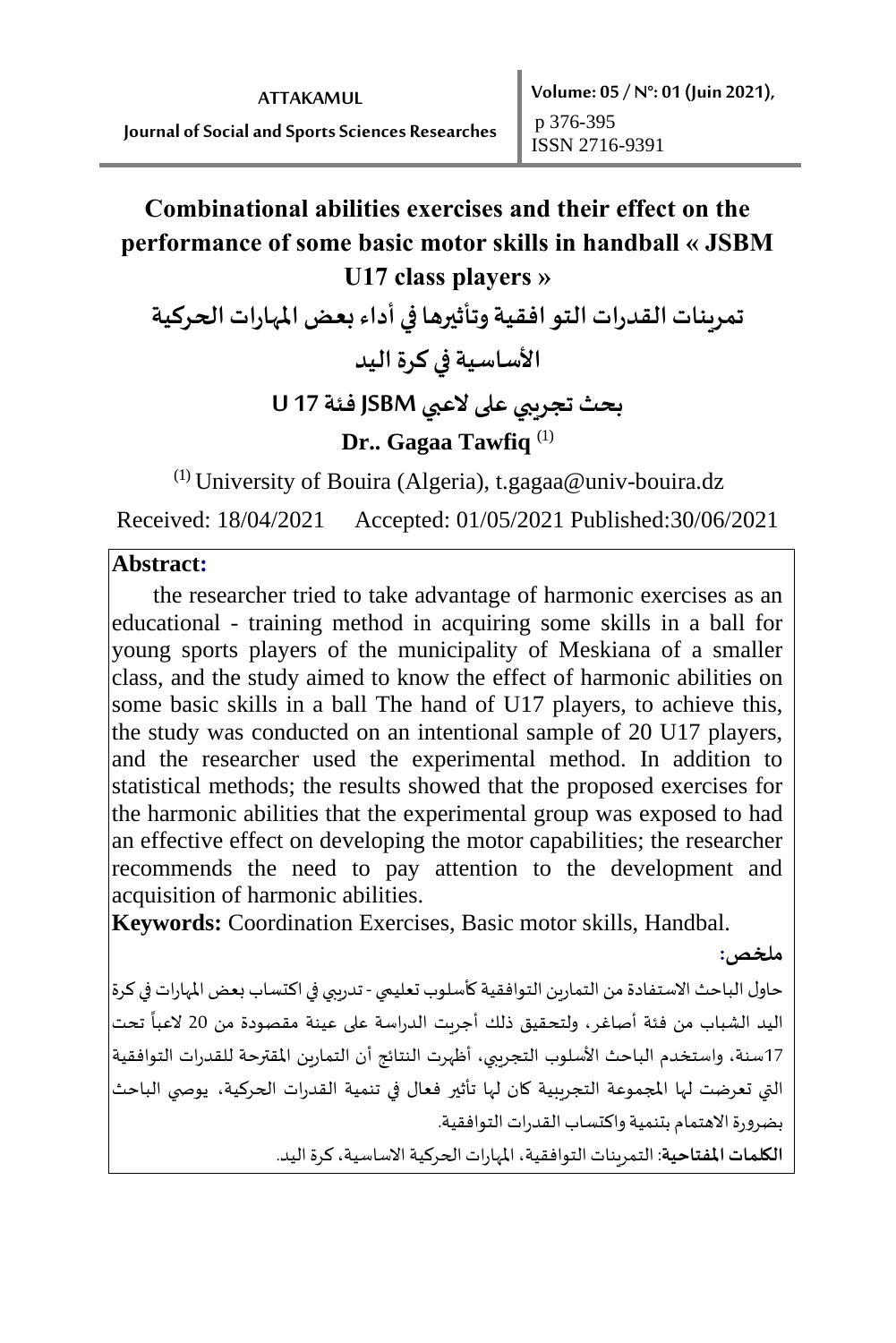# **1. INTRODUCTION**

The harmonic abilities occupy a special place, as they are linked with other physical and motor abilities in addition to the strong relationship that links them to motor performance, where the individual gains the ability to motor flow, the ability to relax and the proper sense of performance of directions and distances, all of which are essential factors for sports performance, whatever the type of sports activity.

The researcher decided to use harmonic exercises as a modern scientific method, which aims to involve all players in the performance by moving from one exercise to another, and each exercise contains more than one skill at the same time, and to find out whether these exercises have an effect on raising the skill level of handball for the players.

Abdel-Maksoud (1998) asserts that development in the level of harmonic abilities can play an important role when learning and acquiring motor skills, as the availability of an appropriate level for many harmonic abilities is often important for learning motor skills, and this is reflected in the development of the role of abilities. The harmonic in the result achieved in the competition whenever the sport or activity is characterized by higher requirements for achievement in terms of muscular compatibility of the nerve, and the harmonic abilities do not appear as individual abilities, but are always related to others..

### **2. Research problem:**

The harmonic abilities are considered the basis for the success of learning processes and the improvement of the skill performance, and the development of the level of the combinational abilities plays an important role in learning and acquiring the motor skill, in addition to that it has proven its effectiveness in reducing the time required to learn the motor skill.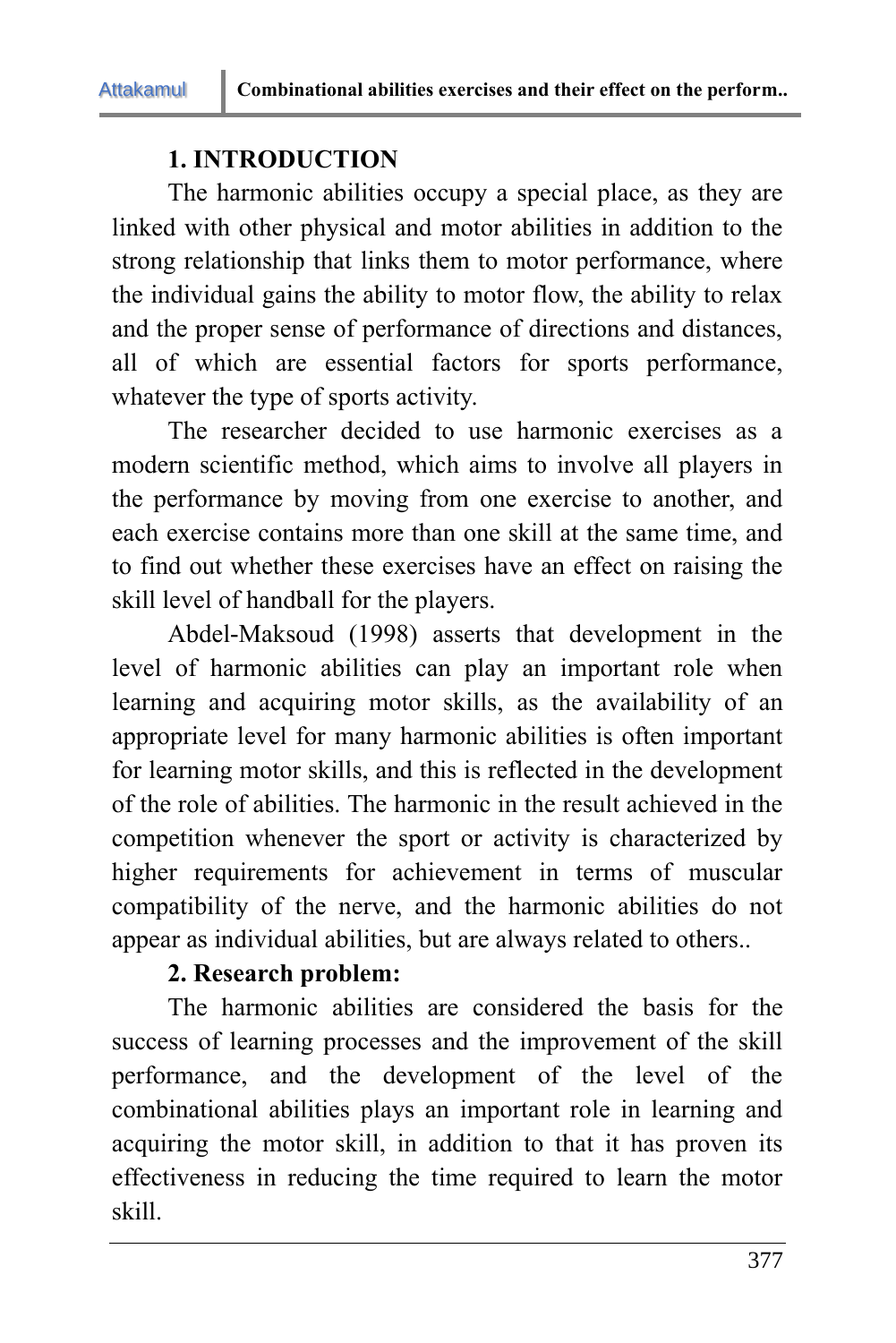Attakamul

Walf, D. 2008 : The harmonic abilities have an important role in learning and mastering the motor skills. In the event that the beginner lacks the harmonic abilities, we find that he cannot perform the skill properly and the presence of many technical errors.

Also, the harmonic abilities exercises, if compared to the traditional exercises, we see that they have an important role in the speed of learning the motor skills, such as the skill of correction, passing and zigzag jogging with the ball that needs a high degree of compatibility between its parts. (Walf droge, 2002, P47)

The compatibility between the nervous system and skeletal muscles on the one hand and between the nerve center and internal organs on the other hand plays a distinct role in the success of athletic achievement, as each movement has a special aptitude and special movement capabilities, and with the diversity of the life goals of individuals, the capabilities also differed to the point that the basic function of the individual is Adaptation first and how much each movement needs for the components of the physical fitness component of it Second, and this means the mutual harmony of each of the physical characteristics, motor characteristics and internal body systems, and from this point of view we ask the main question: Does harmonic abilities exercises affect the performance of some motor skills of handball players?

### **3. Research hypotheses:**

1- There are statistically significant differences between the pre and post measurements in learning the correction skill in favor of the post measurement of the experimental group.

2- There are statistically significant differences between the pre and post measurements in learning the skill of dribbling in favor of the post measurement of the experimental group.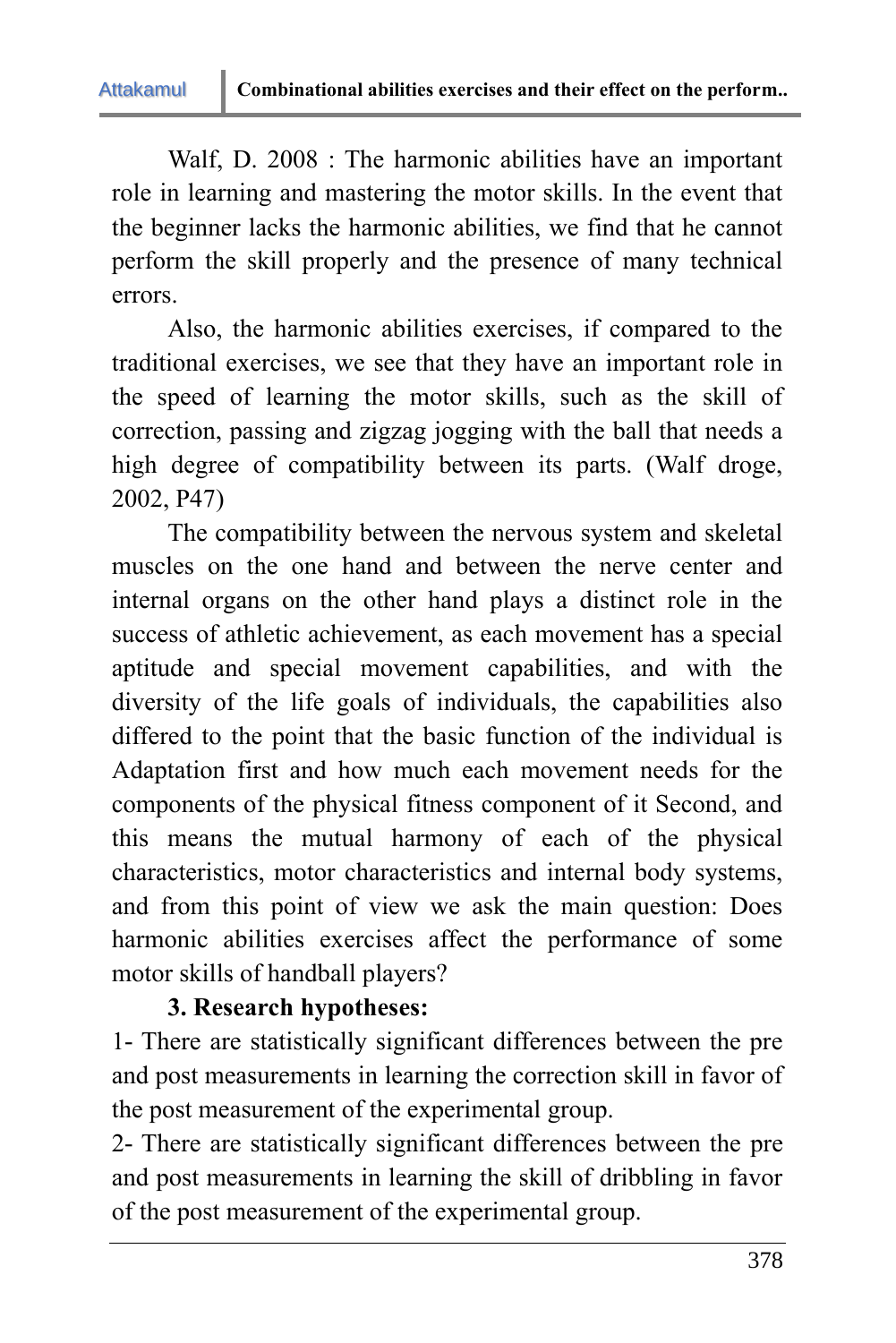3- There are statistically significant differences between the pre and post measurements in learning the skill of slalom running with the ball in favor of the post measurement of the experimental group.

4- There are statistically significant differences between the two dimensional measures of the experimental and control groups in learning some basic skills and in favor of the experimental group.

# **4. Research objective:**

The research aims to learn some basic motor skills in handball (aiming, passing, slalom running with the ball) by developing exercises using the harmonic abilities.

### **5. Research importance:**

The importance of the study is reflected in the researcher's attempt to convey the importance of the harmonic abilities of coaches and the effective role they play in some motor skills because of their repercussions on the skillful performance, especially the skill of correction, passing and zigzag jogging with the ball and highlighting the harmonic abilities of handball players.

### **6. Search terms:**

**Harmonic capabilities**: The learner's ability to quickly and efficiently learn basic skills and then use them optimally with the least amount of effort and at the appropriate speed at the correct time and place with the possibility of linking those skills. (Yasser Mahfouz El-Gohary, 2008, p. 4)

They are general motor and psychological conditions that enable the athlete to control the motor performance and include: the ability to assess the situation, the ability to connect motor, the ability to exert appropriate effort, the ability to balance, the ability to appropriate movement rhythm, the ability to respond quickly, the ability to adapt With the changing situations).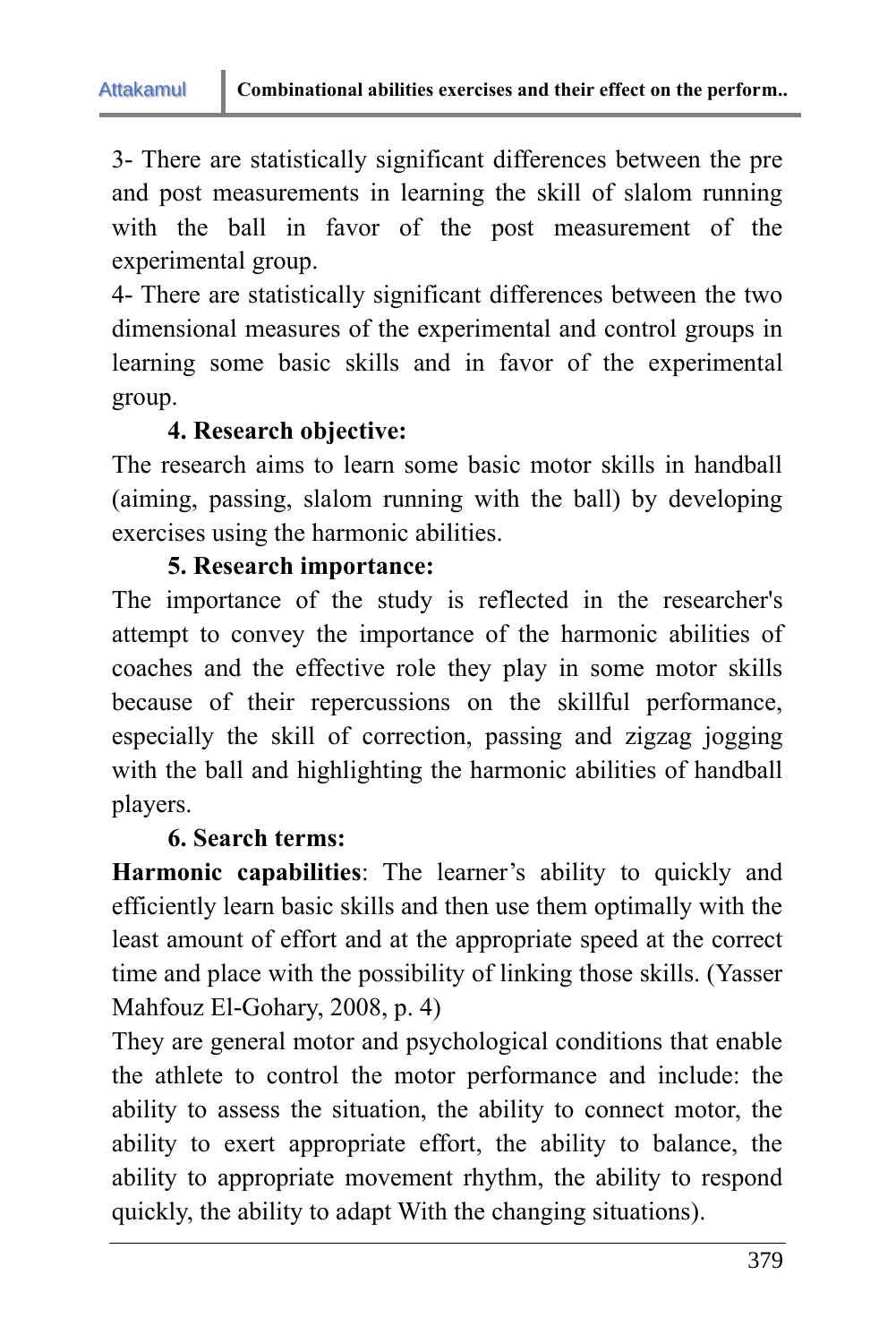### **6. Previous studies:**

1. Ibrahim Muhannad Mahmoud Omar's study (2014) entitled "The effect of using combinational abilities on some physical and skill variables among footballers in Palestine", with the aim of identifying the effect of using harmonic abilities on some physical and skill variables among footballers in Palestine. To achieve this, the study was conducted On a sample consisting of (24) soccer players from the origins of the Steps Foundation, and the researcher used the experimental method, and the most important findings of the researcher is that the proposed training program affected all the variables under study and a statistical significance between the pre and post measurements and in favor of the post measurement, and the results showed differences Statistical significance in all variables of the study between the experimental group and the control group and in favor of the experimental group.

2. Tariq Muhammad Khalil Al-Gammal's study (2008): "The effect of special harmonic abilities on the level of skill performance of field hockey juniors" is unpublished, Menoufia University, Arab Republic of Egypt, and aimed at identifying the harmonic abilities of hockey, and it came up with the following questions: Are there harmonic abilities Especially for hockey? Are there statistically significant differences between the tribal and dimensional measures of each region separately and between all regions of the Republic? Are there statistically significant differences between the special consensus capabilities in each region separately and between all regions of the Arab Republic of Egypt of the individuals of the research sample?.

3. What are the prediction equations for the level of skill performance in terms of the particular consensual capabilities under consideration for each region separately and the regions of the Republic combined? The researcher used the experimental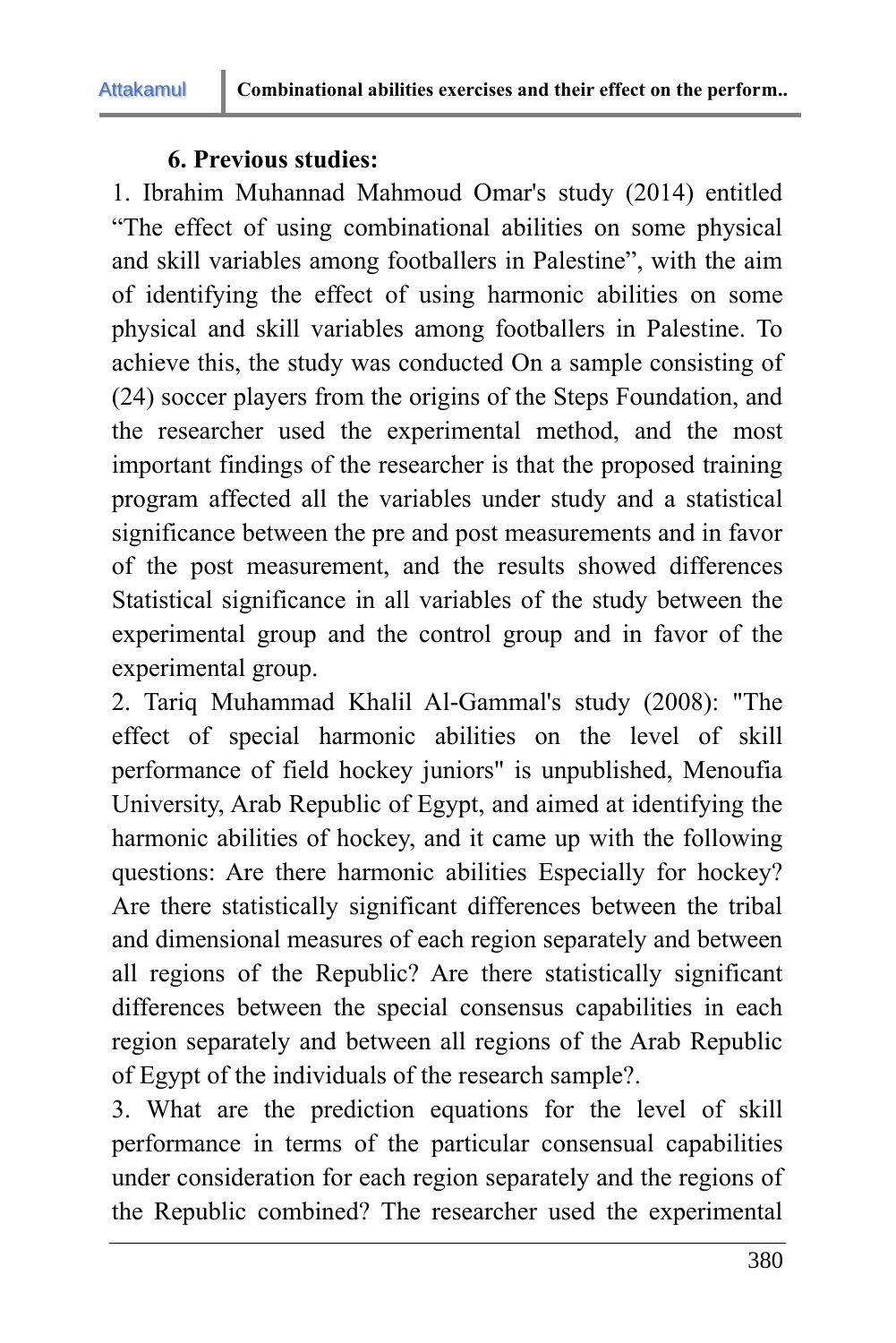method due to its suitability to the nature of the study and the research sample was chosen by the intentional method, and the research sample included (397) beginners who are players of the national project for births of 95 hockey juniors, and the researcher used the tests: a compatibility test / skill level test and the study concluded, reaching equations The prediction through which it is possible to select juniors in the age group  $(9.12 \text{ years})$ in the regions of the Republic, and among the recommendations is that the aim of education and training in the field of hockey is based on the special consensus capabilities to raise the level of effectiveness of performance for beginners and consider it a basic goal that recruits training energies and methods to keep pace with the global levels of our national team. Training is a means to an end, not an end in itself.

4. The study of Heba Abdel-Azim Hassan (2005): entitled "The effect of a proposed educational program for a body that exhibits balance on the harmonic abilities and skill level of students of the Faculty of Physical Education" with the aim of identifying the impact of a proposed educational program for the balance beam apparatus on the harmonic abilities and level of skill performance, on a sample of 30 A student from the second division of the Faculty of Physical Education, Assiut University, and he used the experimental method, and the most important results were that there was a positive effect of combinational abilities on improving the level of skill performance.

5. The study of Chow, J 2007: entitled "The effect of harmonic abilities on the amount of improvement in skill level" in order to identify the effect of harmonic abilities on improving the level of hitting for a volleyball beginner in Singapore and used the experimental method on his sample of 5 beginners, and the most important results were there is a clear effect of harmonic abilities on improving the level Skillful performance of hitting volleyball.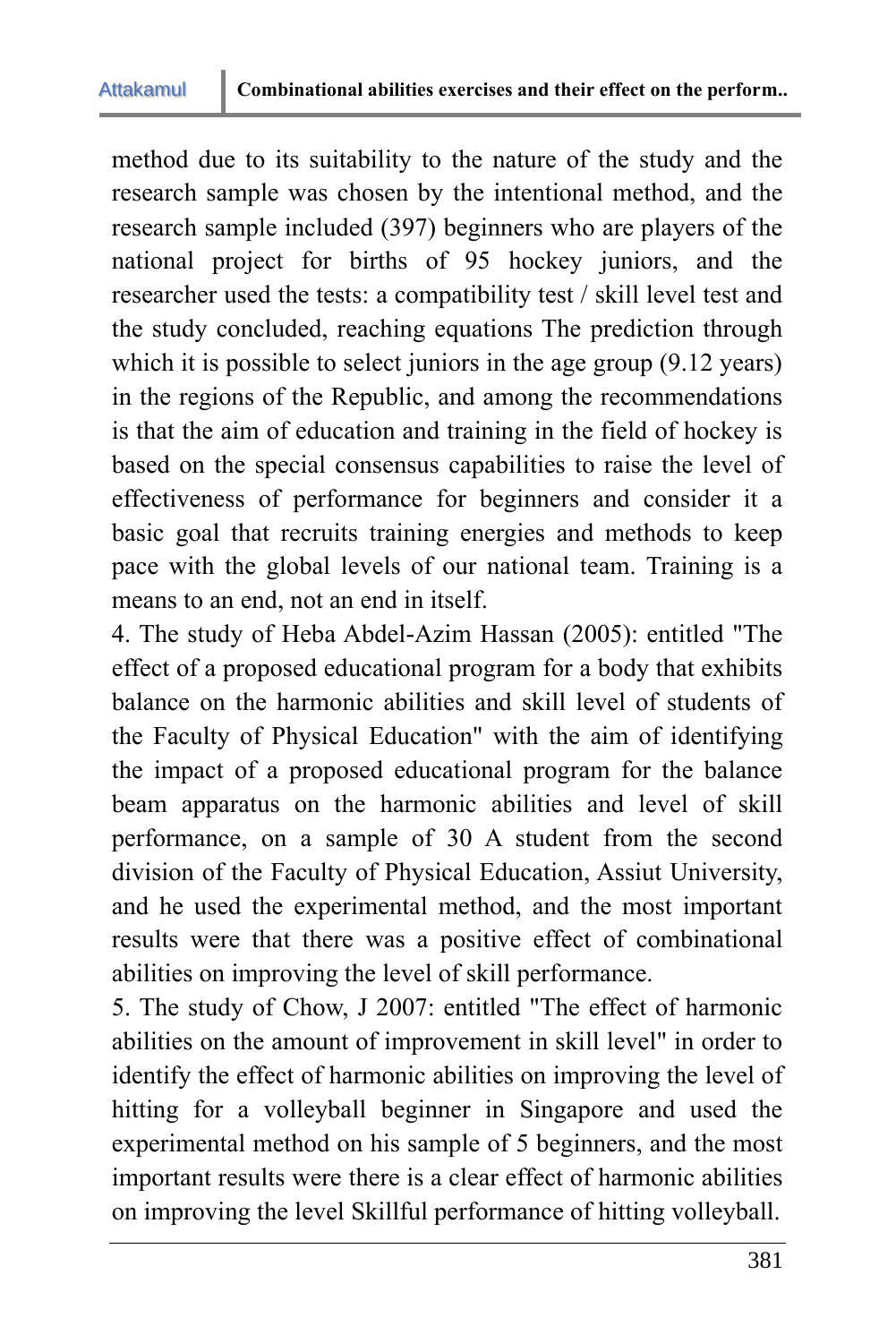# **1. Theoretical studies:**

The harmonic abilities are one of the most important factors necessary to raise the level of technical performance of the players, as they stem from the specific loading of the specialized sporting activity, and therefore their development and development greatly serve the technical and technical side, as the harmonic abilities are one of the means of controlling the control of the various motor performances and then the availability of these capabilities With players, they can reach the best degrees of compatibility with the performance required to achieve any movement performance.

# **2. Determination of harmonic capabilities:**

The process of selecting and determining the harmonic abilities is the basis for the success of the learning or training process for the handball game under study, and through the researcher's acquaintance with most of the scientific sources and references that touched on the topic of harmonic abilities and previous studies, especially in the hand game, the harmonic abilities were chosen which were agreed upon by most of the sources In order to develop exercises that represent these capabilities, namely:

- 1- The ability to connect motor
- 2- The ability to distinguish and select kinematic.
- 3- Capability of motor balance.
- 4- Direction ability and sense of place.
- 5- Capability of rhythm and kinetic weight.
- 6- Reactivity.

# **3. A harmonic ability exercises:**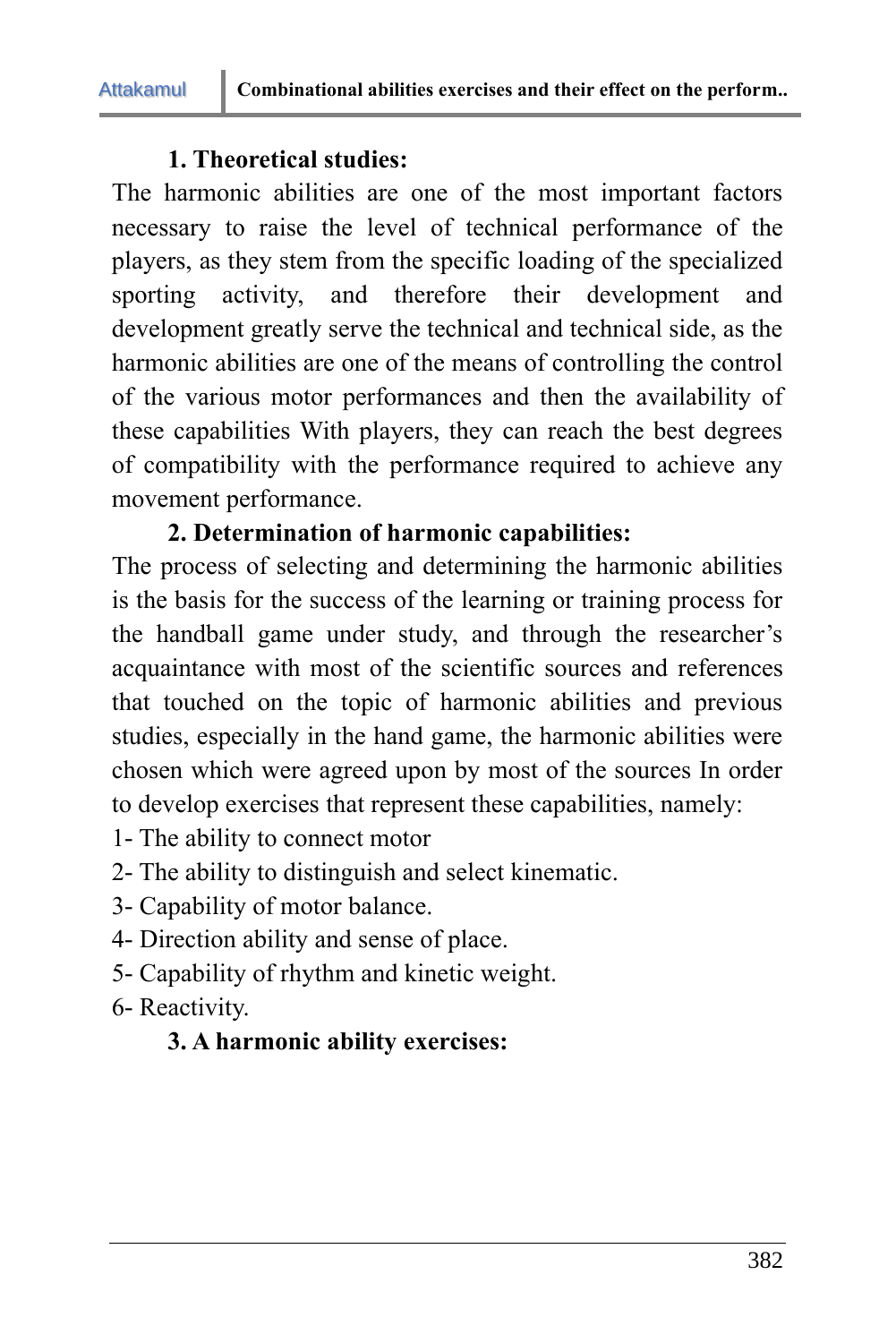Attakamul

The process of alignment is associated with the capabilities of the motor apparatus to organize internal forces with influencing external forces, and the strength differs according to the movement's action and individual past experiences, but the central system remains the basis for the reconciliation process. (Maher Mahmoud Awwad Al-Ameri, 2014, p. 121)

The use of harmonic exercises requires tools or without tools, and that these exercises have the primary purpose of developing physical and skill properly and balanced, and each part of the body has special exercises that can be chosen and varied in it and among them is what is easy and suitable for beginners, including complex and difficult suitable for trainees and its purpose is the comprehensive growth of the body And the mind in order to promote the neuro-bone connection. (Abbas Ahmad Salih, 1981, p. 39)

(Turki) indicates that, "The higher the degree of skill performance, the higher the level of compatibility between muscles, and the better the temporal and dynamic distribution of performance." (Majid Turki and others, 2002, p.70)

Accordingly, the motor compatibility is part of the high kinetic achievement of sports activity, and its meaning is the one that organizes the motor parts and everything that goes deep in order to reach the learning of movements in a high manner. (Majid Ali Musa, 2009, p.77)

# **4. Search procedures:**

Exploratory study: It is the research that aims to explore the circumstances surrounding the phenomenon that the researcher wishes to study and to identify the most important hypotheses that can be made and subjected to scientific research in a precise formulation that goes in depth in its research at a later stage, and its purpose is: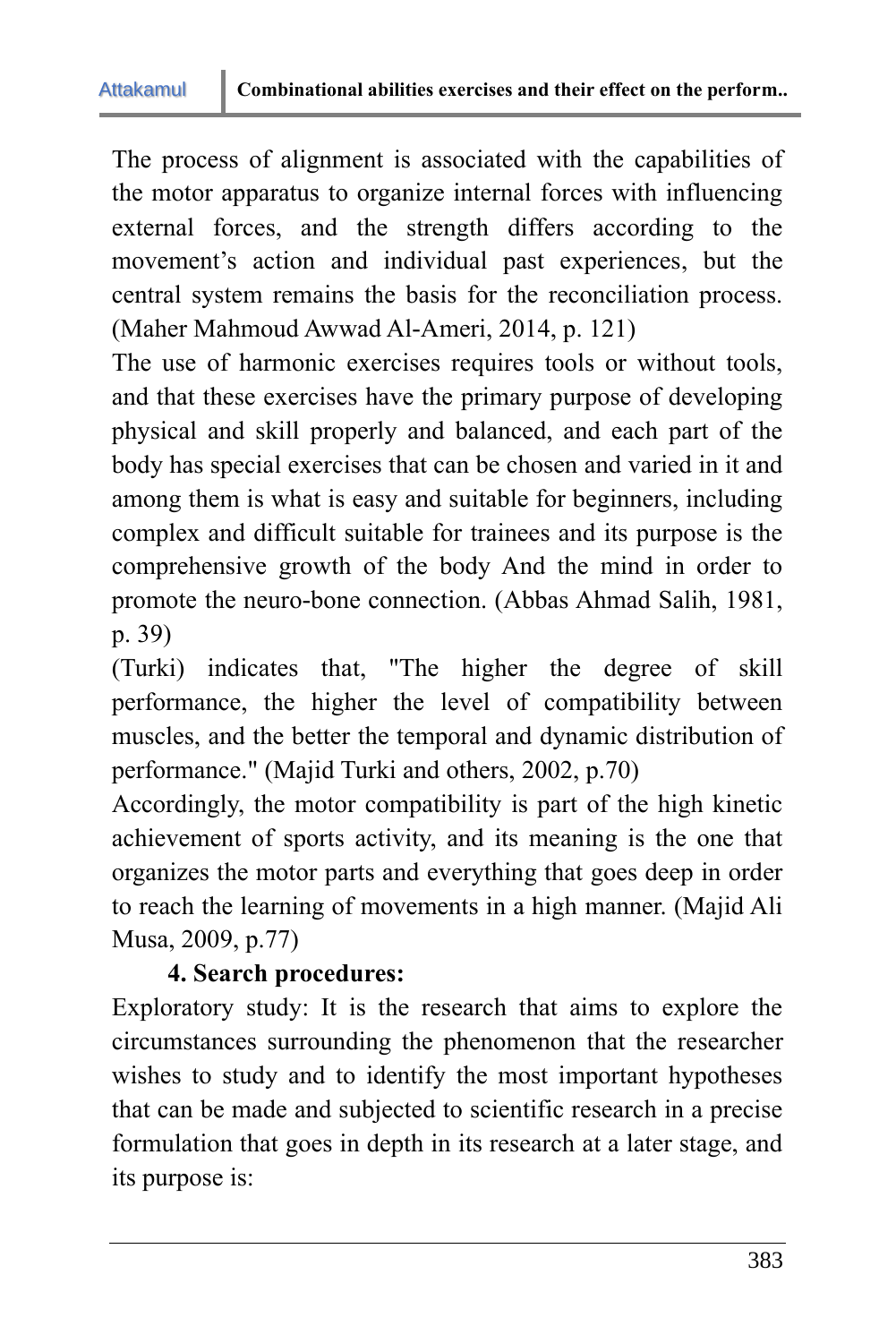1- Identify the problems and obstacles that the researcher may face during the implementation of the main experiment, including it.

2- The safety of the tools used as well as their locations and dimensions.

3- Knowing when to perform each exercise.

4- The safety of the implanted tools as well as their location and dimensions.

5- How to plan and divide the tests.

# **5. Research Methodology:**

The researcher used the experimental method due to its suitability to the nature of the research, using one of the experimental designs, which is the experimental design of two groups, one experimental and the other a control.

### **6. Research community:**

Handball players (Team JSBM) U17 junior, numbering 30 players active in the amateur section - the State League of Oum Bouaghi.

# **7. Research sample:**

A number of (20) players were deliberately chosen from among the handball players and from the research community as a basic sample, where they were divided into two groups, one experimental (10) players and the other controlling of (10) players, and (10) players were chosen as a survey sample, and the researcher made sure of Distribution of the research sample in (weight - age - height), as shown in Table No. (1).

**Table 1.** shows the homogeneity of the research sample

|  |  | $\vert$ coefficient $\vert$ standard $\vert$ arithmetic $\vert$ Unit of $\vert$ |  | Variables |
|--|--|---------------------------------------------------------------------------------|--|-----------|
|--|--|---------------------------------------------------------------------------------|--|-----------|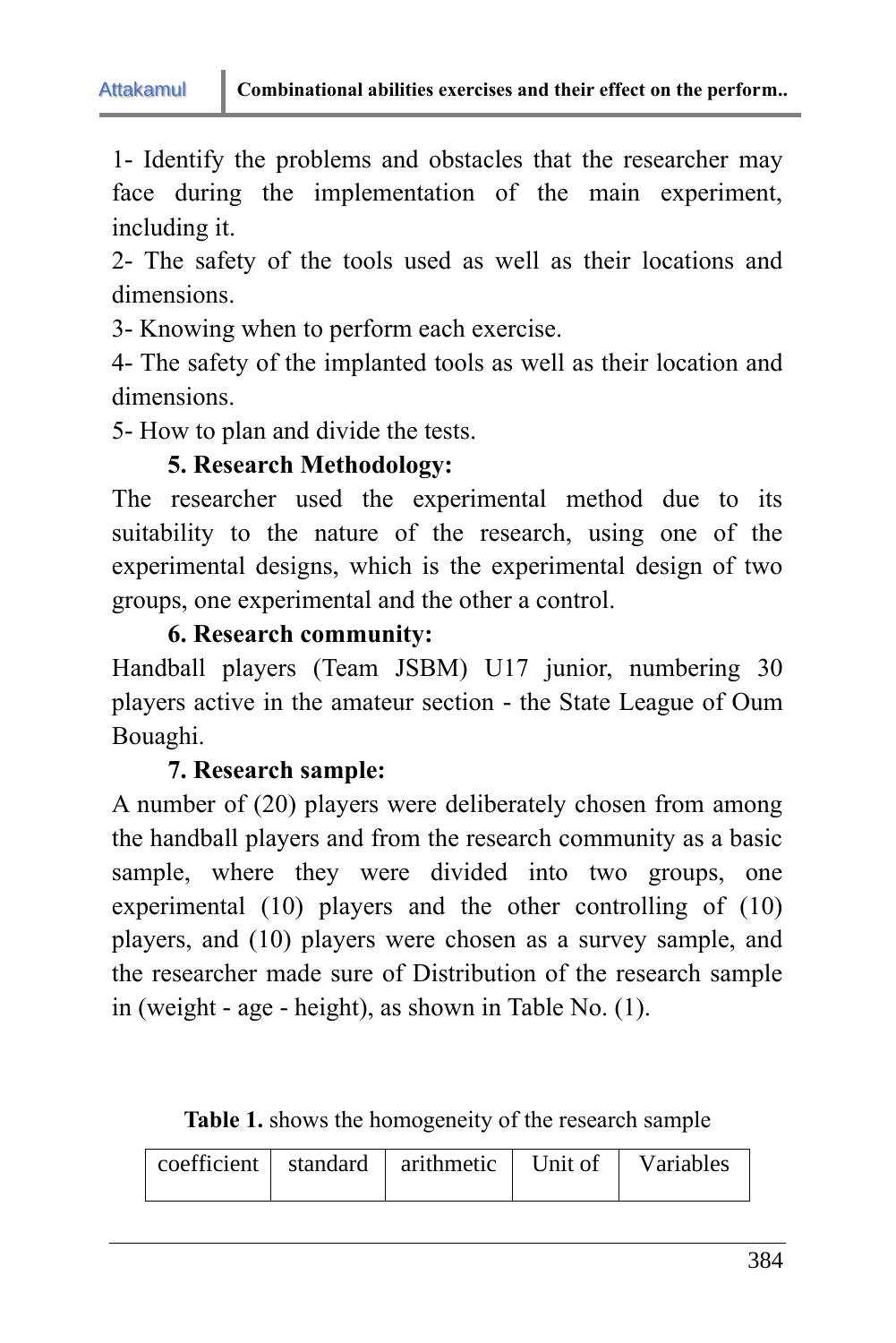#### Attakamul

| of torsion | déviation | mean   | measure |           |
|------------|-----------|--------|---------|-----------|
| 0.672      | 0.853     | 16.76  | Age     | Age years |
| $-0.853$   | 4,742     | 55.94  | Kg      | Weight    |
| $-0.724$   | 3.246     | 166.92 | Cm      | Height    |

It is clear from Table No. (1) that the torsion coefficients of the research sample in age, height and weight are  $(\pm 3)$  indicating the homogeneity of the sample members in those variables, and the researcher has also made parity between the two groups (experimental and control) in light of the variables (height - age weight), The correction test of stability and the pass test, the slalom running test with the ball, and the researcher made homogeneity for the study sample members in some basic skills in handball and reached:

**Table 2.** Statistical description of study sample data (experimental and control) in skill tests before the experiment (homogeneity)

| Variables                                    | experimental<br>group |       |       | control group | coefficient<br>of torsion |  |
|----------------------------------------------|-----------------------|-------|-------|---------------|---------------------------|--|
|                                              | X                     | S     | X     | S             |                           |  |
| Correction of the<br>second stability test   | 4.831                 | 0.401 | 4.735 | 0.421         | 0.648                     |  |
| Passing test scores                          | 3.68                  | 1.39  | 3.66  | 1.37          | $-0.879$                  |  |
| <b>Second Ball Slalom</b><br><b>Run Test</b> | 8.825                 | 0.419 | 8.885 | 0.324         | $-0.589$                  |  |

The results of the homogeneity of the study sample data in the skill abilities tests before the experiment showed that the torsion coefficients ranged between (-0.648 and -0.589), indicating that the measurements extracted are close to moderation, as the values of the moderate torsion modulus ranged between  $\pm 3$ .

**Table 3.** Equivalence of the Research Sample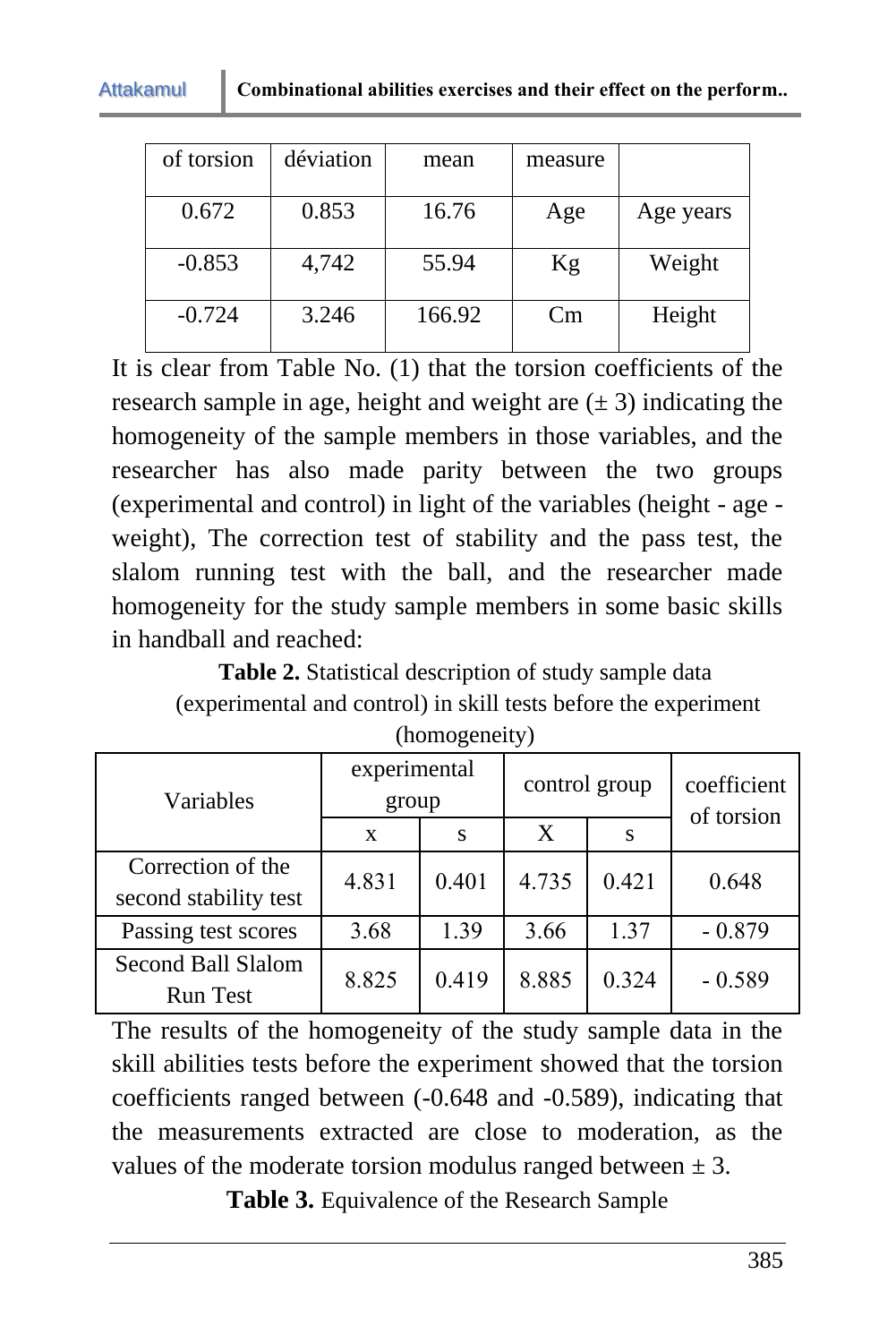|                                                  |              | experimenta |              | control |               |                    |                   |
|--------------------------------------------------|--------------|-------------|--------------|---------|---------------|--------------------|-------------------|
|                                                  |              | 1 group     |              | group   | Value         | Value              | The moral         |
| Variables                                        | $\mathbf{x}$ | S           | $\mathbf{x}$ | S       | (T)<br>Calcul | (T)<br>Tabul<br>ar | significanc<br>e  |
| Correction<br>of the<br>second<br>stability test | 27           | 2.56        | 28           | 2.79    | 0.80          | 1.87               | insignifica<br>nt |
| Passing test<br>scores                           | 30           | 1.39        | 31           | 1.89    | 0.67          |                    | insignifica<br>nt |
| Second Ball<br><b>Slalom Run</b><br><b>Test</b>  | 10.6         | 1.89        | 10.9         | 1.95    | 0.75          |                    | insignifica<br>nt |

It is evident from Table (3) that there are no statistically significant differences between the experimental and control groups in the variables under investigation, which indicates parity of the two groups.

# **8. Tools and Mean of data collection:**

Attakamul

search tools: Arab and foreign sources, tests and measurements, statistical methods.

| ∃stop Watch  | $\Box$ Hand balls                 |
|--------------|-----------------------------------|
| Tape measure | ∃whistle                          |
| wall         | $\Box$ Decameter                  |
|              | □Evaluation and registration form |
|              | Approval                          |
|              |                                   |

**Table 3.** Tools and devices used in research

### **9. The scientific foundations of the tests:**

**Validity of the test**: The validity depends on the extent to which the test represents the characteristic for which it was developed and represents it in real terms. (Laila El-Sayed Farhan, 2005, p.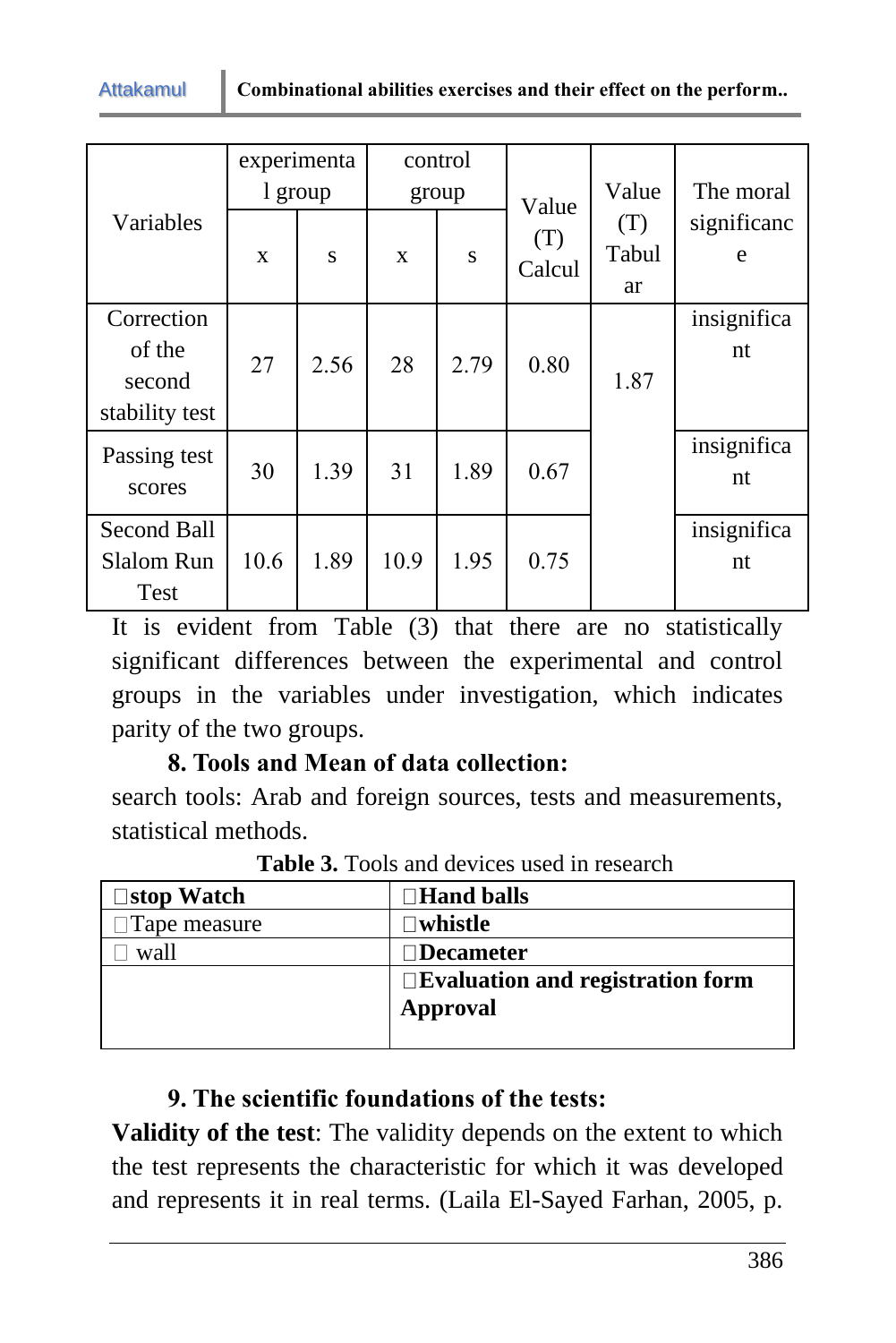35). The researcher relied on self-validity by presenting a survey form to a group of experienced and competent people in the field of handball.

**Stability of the test**: The test means the stability of the test "that gives similar results or the same results, as it was re-applied more than once and in the same circumstances." (Muhammad Abd Al-Halim Hussein, 1989, p. 22). Two different days on (10) players from outside the research sample. The researcher extracted the correlation coefficient (Pearson) between the results of the first application and the second application.

**Objectivity of the test**: Objectivity is defined as "the two tests are not affected by the change of arbitrators, as the test gives the same results regardless of the arbitrator's results." (Muhammad Abdel Halim Hussein, 1989, p. 22), and the researcher found the objectivity coefficient by finding the correlation coefficient (Pearson) between the results Arbitrators and Table (4) shows that.

| Test name,<br>reliability factor     | reliability<br>factor | self-<br>validity | moral significance |
|--------------------------------------|-----------------------|-------------------|--------------------|
| Correction test<br>from stability    | 0.789                 | 0.888             | D significant      |
| Passing test                         | 0.843                 | 0.918             | D significant      |
| Slalom running<br>test with the ball | 0.892                 | 0.944             | D significant      |

|  |  |  | Table 4. shows the coefficients of stability and self-validity |  |  |  |  |  |
|--|--|--|----------------------------------------------------------------|--|--|--|--|--|
|--|--|--|----------------------------------------------------------------|--|--|--|--|--|

\* The tabular (R) value at a degree of spear (8) and below the level of significance (0.05) is (0.894)

Field research procedures:

The researcher determined the requirements of the main experiment by identifying the skill tests, and after conducting the exploratory experiment and making use of it in the organization of work and numbers for the main experiment, the researcher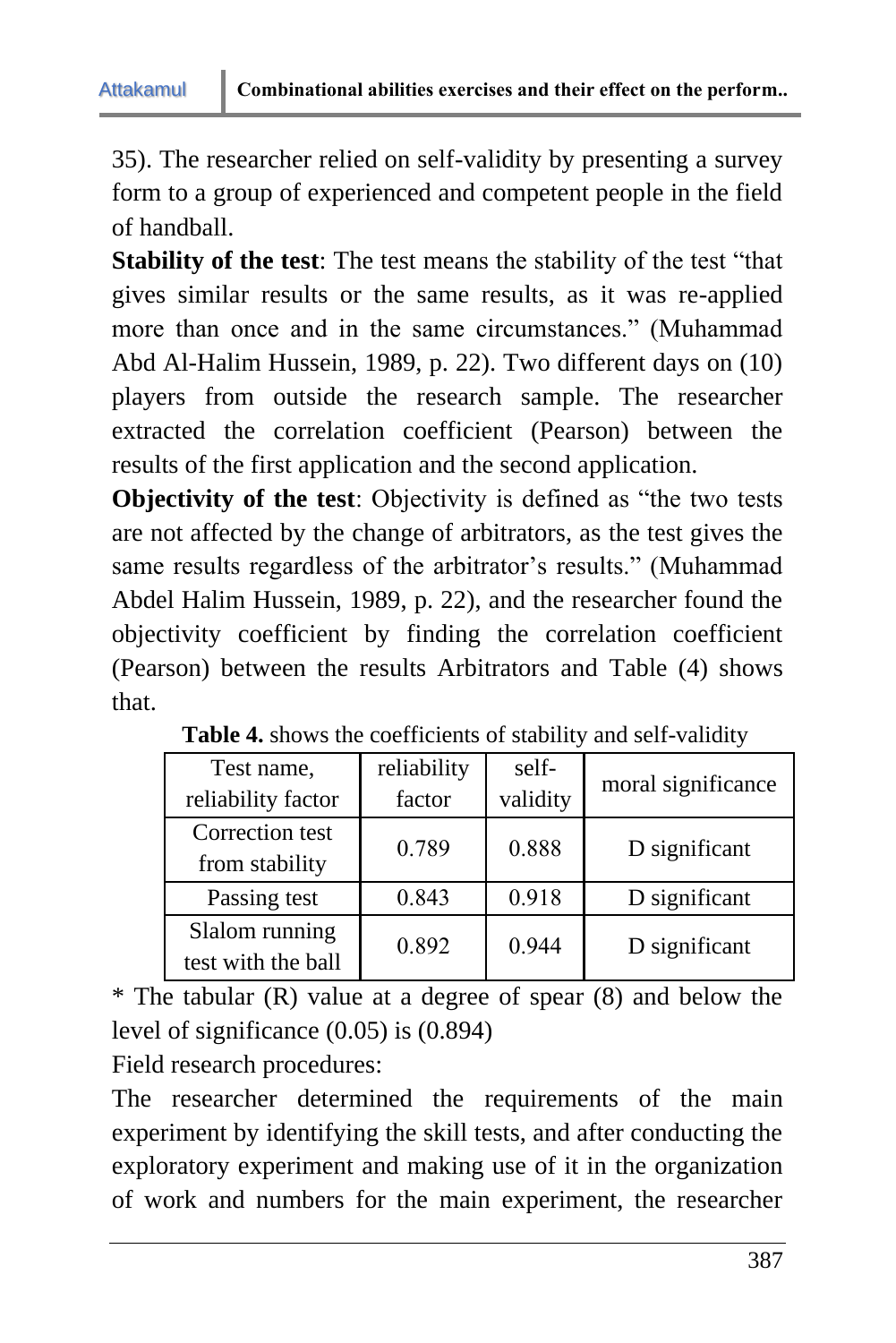gave an educational unit for each of the two research groups before conducting the pre-tests intended for the purpose of preteaching the student to identify the nature of the skill to be learned under research Then the researcher took the following actions:

Pre-tests: The pre-tests were conducted after all the conditions and requirements needed for the tests were met. The researcher worked in the boat with the assistant work team.

Dimensional tests: After completing the tests, the post tests were conducted and under the same conditions in which the pre-tests were conducted, with the help of the assistant work team.

Description of the tests under study:

1 / Slalom ball jogging test

Objective of the test: to measure specific agility.

Equipment used: handball, whistle, stopwatch, signs, handball court.

Performance description: The person is placed at a distance of (2) from the starting line and the distance between one person and another is (2 m) also and as shown in the figure, and the player stands with the ball behind the starting line and when the starting signal is given, the player runs the ball between the signs back and forth Figure No. (1) Each player is given two consecutive attempts.

Scoring method: Time is calculated to the nearest one percent per second, and for best attempt.

2 / Test measuring compatibility and scroll speed.

Objective of the test: To measure passing skill.

Equipment: handball, stopwatch, flat wall.

Performance description: The laboratory stands at a distance of (3 m) from the wall, and upon the signal it passes the ball to the wall and continues to pass as many as possible within a specified time.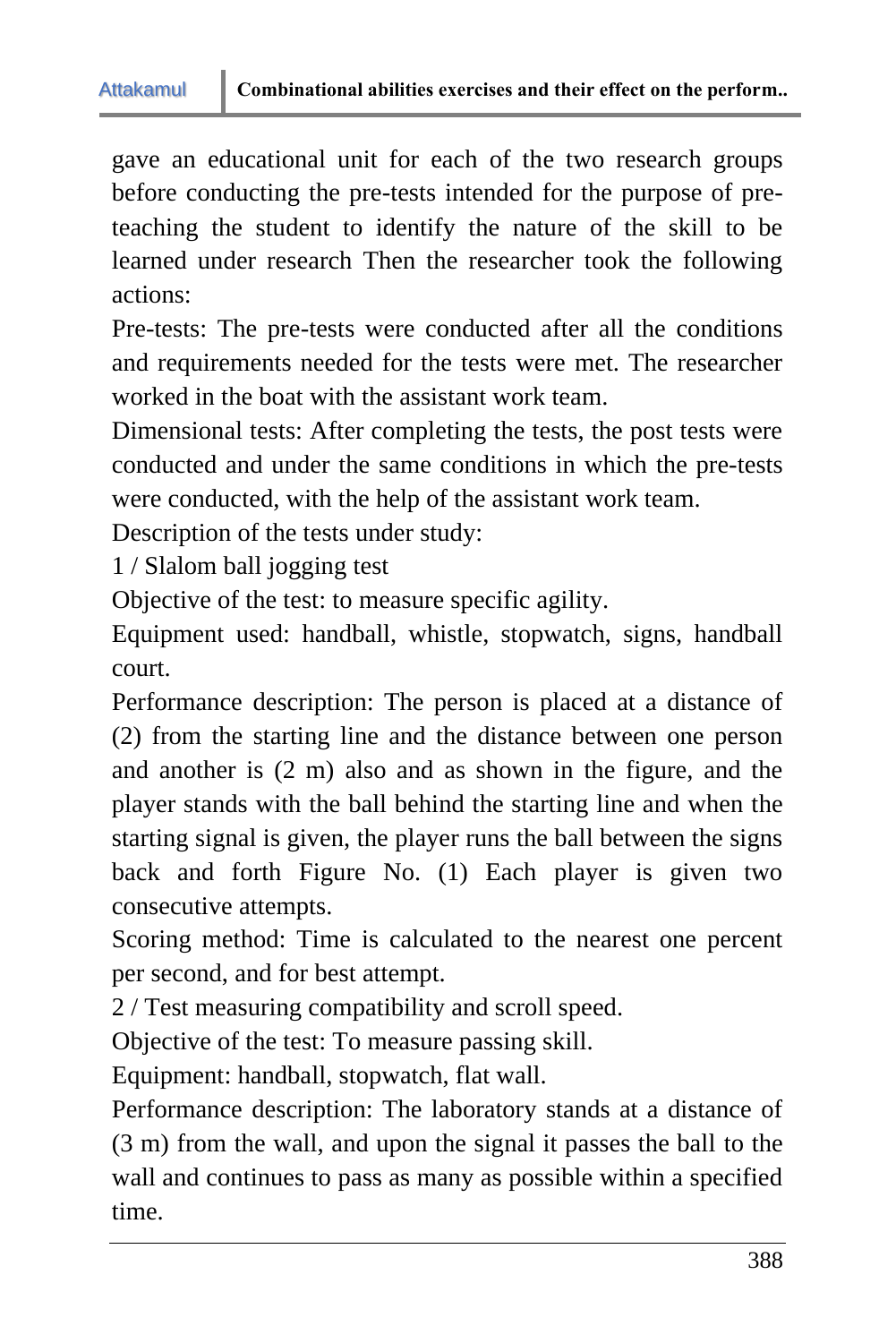Recording: counts the number of passes in the specified time. 3 / The aiming test of stability.

The aim of the test: to measure the speed of aiming at a wall.

Gadgets: handball, stopwatch, level wall.

Performance description: The laboratory stands at à distance of 3 meters from the wall. It handles the ball to the wall and continues as many as possible within a specified time of 30 ".

Scoring: counts the number of shootings in the specified time (the number of receiving the ball is calculated).

Statistical means:

- 1- The arithmetic mean.
- 2- Standard deviation.
- 3- Coefficient of torsion.
- 4- Law (T) for independent samples.

Presentation, analysis and discussion of results:

Presentation and analysis of the results of the pre and post tests for the skill (correction from stability - passing - slalom running with the ball) in the game of handball.

Presentation and analysis of the results of the pre and post tests of the skill (correction from stability - passing - slalom running with the ball) in the handball game for the experimental group.

**Table 4.** shows the value of the arithmetic means, the standard deviations, the value of (T) calculated and tabular, the pre and post tests of the experimental group.

| Statistical<br>processors | pre-tests |      |   | post-tests |      | the<br>significance | moral<br>significance |
|---------------------------|-----------|------|---|------------|------|---------------------|-----------------------|
| Variables                 |           |      |   |            |      |                     |                       |
|                           | X         | S    | X | S          | Calc | Tab                 |                       |
| Stability                 | 29        | 0.78 |   | 23         | 2.64 | .87                 | Significant           |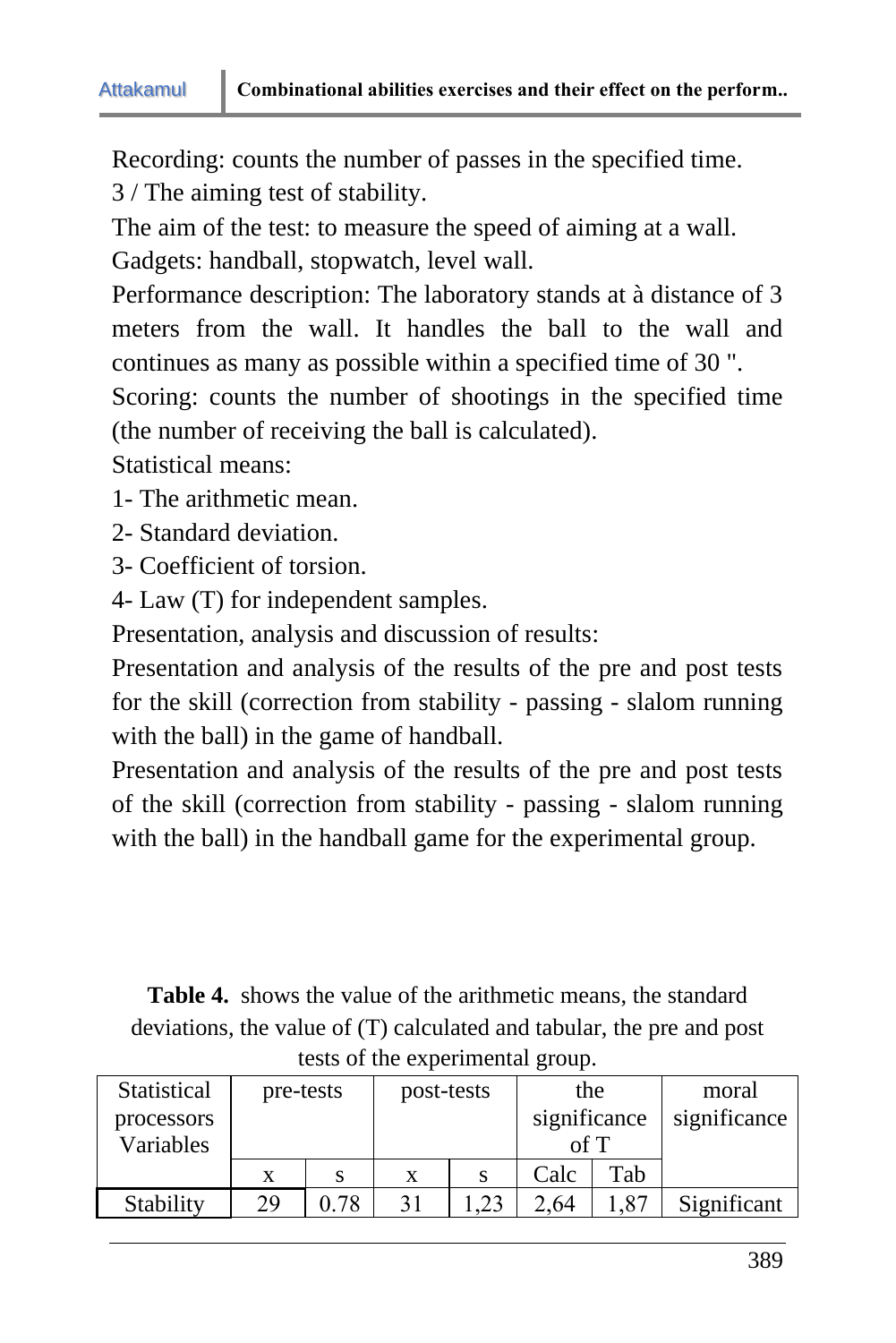| correction<br>test  |       |      |                |      |      |             |
|---------------------|-------|------|----------------|------|------|-------------|
| Passing test        | 27    | 0.64 | 28             | 0.74 | 1.94 | Significant |
| Slalom ball<br>test | 10.67 |      | $1.53$   10.34 | 1.76 | 2.79 | Significant |

\* The value of (t) below the significance level  $(0.05)$  is  $(1.87)$ Table (4) shows the results of the pre-test of the correction skill from the stability of the experimental group, where the arithmetic mean was (29) with a standard deviation (0.783). In the post test, the arithmetic mean was (31) and with a standard deviation  $(1,231)$ . As for the calculated value of  $(t)$ , it was  $(2.647)$  It is greater than the tabular value of (t) of  $(1,87)$ . This indicates that there are significant differences in favor of the post test, according to what was stated in the first hypothesis.

As for the results of the pre-test for the passing skill of the experimental group, the arithmetic mean (27) and a standard deviation (0.643). In the post test, the arithmetic mean was (28) and a standard deviation (0.746). The calculated value of (t) was (1.942), which is greater than the value of (T (The tabular amount (1,87)), this indicates that there are significant differences in favor of the test for two dimensions.

As for the results of the pre-test for the skill of slalom running with the ball for the experimental group, the arithmetic mean was (10.67) and a standard deviation (1.532). In the post test, the arithmetic mean was (10.34) and a standard deviation (1.764). The calculated value of (t) was (2.794), which is greater than the value of  $(C)$  The tabular amount  $(1,87)$ . This indicates that there are significant differences in favor of the post test.

Presentation and analysis of the results of the pre and post tests of the skill (correction from stability - passing - slalom running with the ball) with the control group's handball.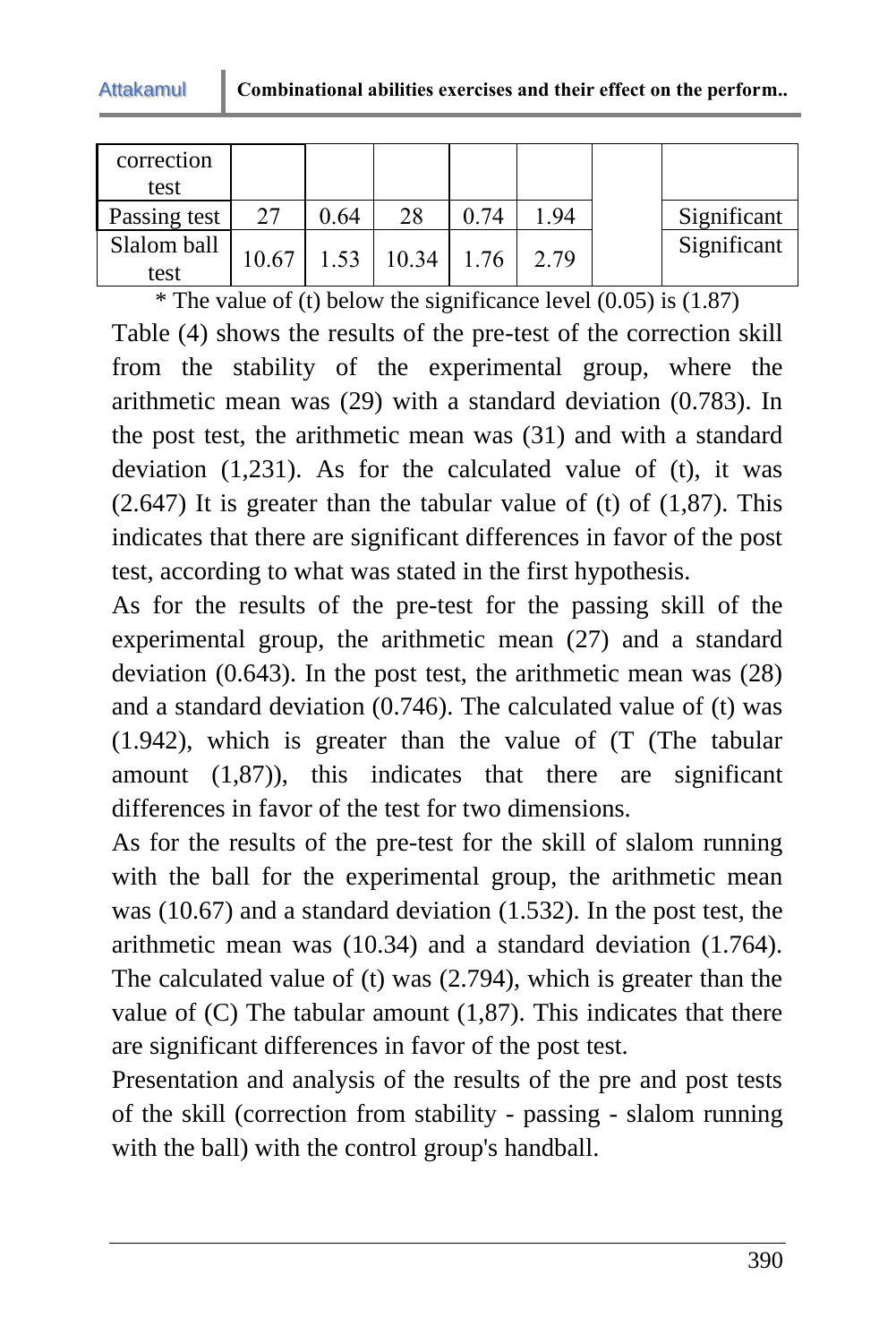**Table 5.** shows the value of the arithmetic means, the standard deviations, the value of (T) calculated and tabular, the pre and post tests of the control group.

| Statistical | pre-tests |      |       | post-tests |              | the  | moral        |
|-------------|-----------|------|-------|------------|--------------|------|--------------|
| processors  |           |      |       |            | significance |      | significance |
| Variables   |           |      |       |            | of T         |      |              |
|             | X         | S    | X     | S          | Calc         | Tab  |              |
| Stability   |           | 0.52 |       |            |              |      | Significant  |
| correction  | 26        |      | 27    | 0.64       | 2.35         |      |              |
| test        |           |      |       |            |              |      |              |
| Passing     | 27        | 0.64 | 28    | 0.74       | 2.22         | 1,87 | Significant  |
| test        |           |      |       |            |              |      |              |
| Slalom      |           | 1.86 |       |            |              |      | Significant  |
| ball test   | 11.63     |      | 11.45 | 1,94       | 2.67         |      |              |

\* The value of (t) below the significance level  $(0.05)$  is  $(1.87)$ Table (5) shows the results of the pre-test of the correction skill from the stability of the control group, where the arithmetic mean was (26) and a standard deviation (0.525). In the post test, the arithmetic mean was (27) and with a standard deviation  $(0.643)$ . As for the calculated value of (t), it was  $(2.353)$  It is greater than the tabular value (t) of (1,87), and this indicates that there are significant differences in favor of the post-test.

As for the results of the pre-test for passing skill for the control group, the arithmetic mean was (27) and a standard deviation (0.643). In the post test, the arithmetic mean was (28) with a standard deviation (0.746). (The tabular amount (1,87) and this indicates there are significant differences in favor of the test for two dimensions.

As for the results of the pre-test for the skill of slalom running with the ball for the control group, the arithmetic mean was (11,632) and a standard deviation (1.865). As for the post test, the arithmetic mean was (11,456) and a standard deviation (1,942). The calculated value of (t) was (2.673) which is greater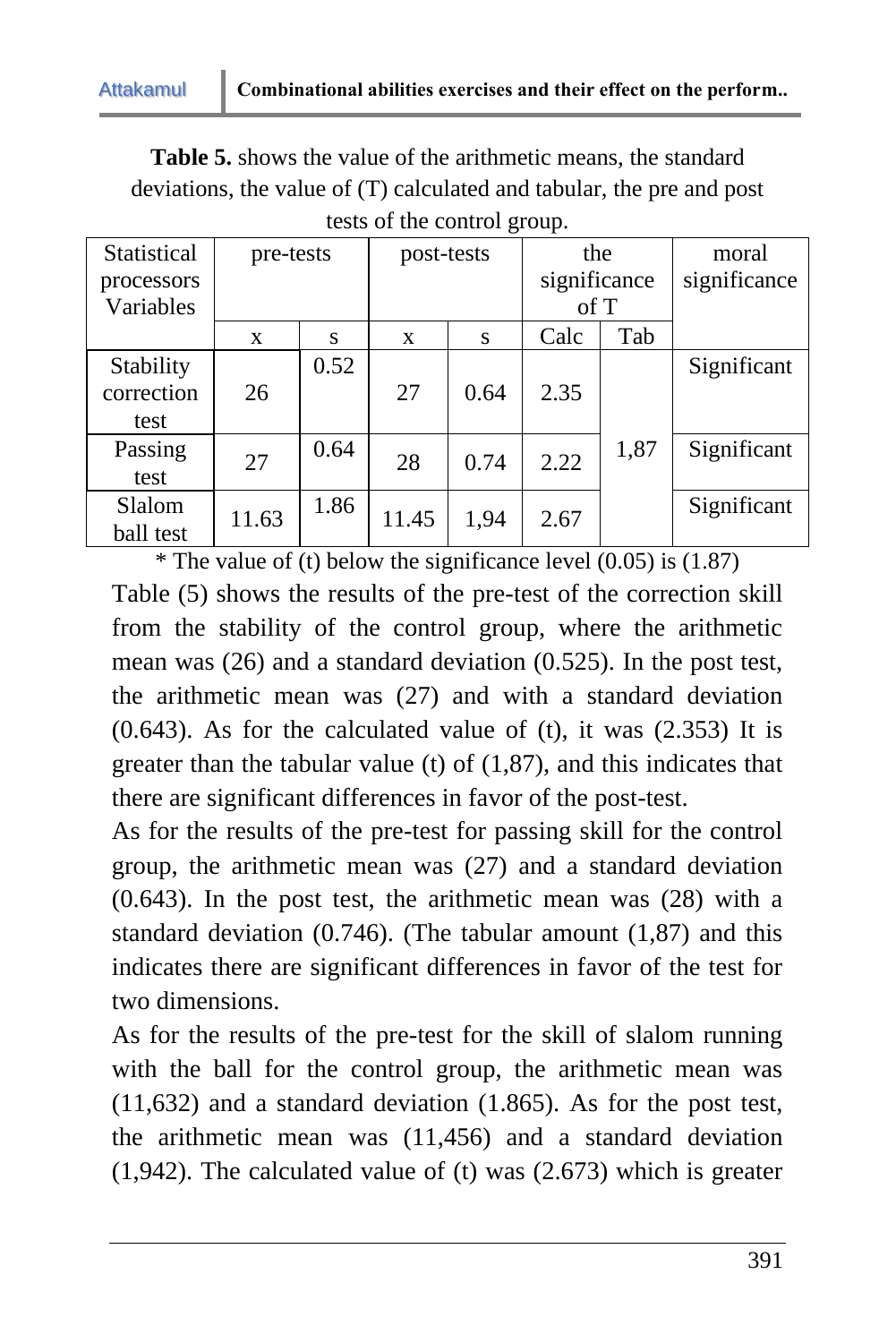than the value  $(C)$  The tabular amount  $(1,87)$ . This indicates that there are significant differences in favor of the post test.

Presentation and analysis of the results of the post tests of the experimental and control groups (correction from stability passing - slalom running with the ball).

**Table 6.** shows the value of the arithmetic means, the standard deviations, and the calculated and tabular value (t) for the

experimental and control groups for the post-tests of the research

| Statistical                  | pre-tests    |      |              | post-tests |              | the  | moral        |
|------------------------------|--------------|------|--------------|------------|--------------|------|--------------|
| processors                   |              |      |              |            | significance |      | significance |
| Variables                    |              |      |              |            | of T         |      |              |
|                              | $\mathbf{x}$ | S    | $\mathbf{x}$ | S          | Calc         | Tab  |              |
| Stability<br>correction test | 29           | 0.78 | 26           | 0.52       | 2.64         |      | Significant  |
| Passing test                 | 31           | 1.23 | 27           | 0.64       | 2.53         | 2.14 | Significant  |
| Slalom ball<br>test          | 10.65        | 1.38 | 11.65        | 1.89       | 3.53         |      | Significant  |

variables

\* The value of (t) below the significance level  $(0.05)$  is  $(2.14)$ Table (6) shows that the results of the post-test of correction skill from stability for the control and experimental groups were the arithmetic mean respectively (29-26) and a standard deviation respectively (0.783 - 0.525), and the value of (t) calculated between the two dimensions was (2.643), which is Greater than the tabular (t) value of  $(2.14)$ , indicating that there are significant differences in favor of the experimental group.

As for the results of the post-test for passing skill for the control and experimental groups, the arithmetic mean was (31 and 27) and a standard deviation respectively (1.231 and 0.643), while the value of (t) calculated between the two dimensional tests was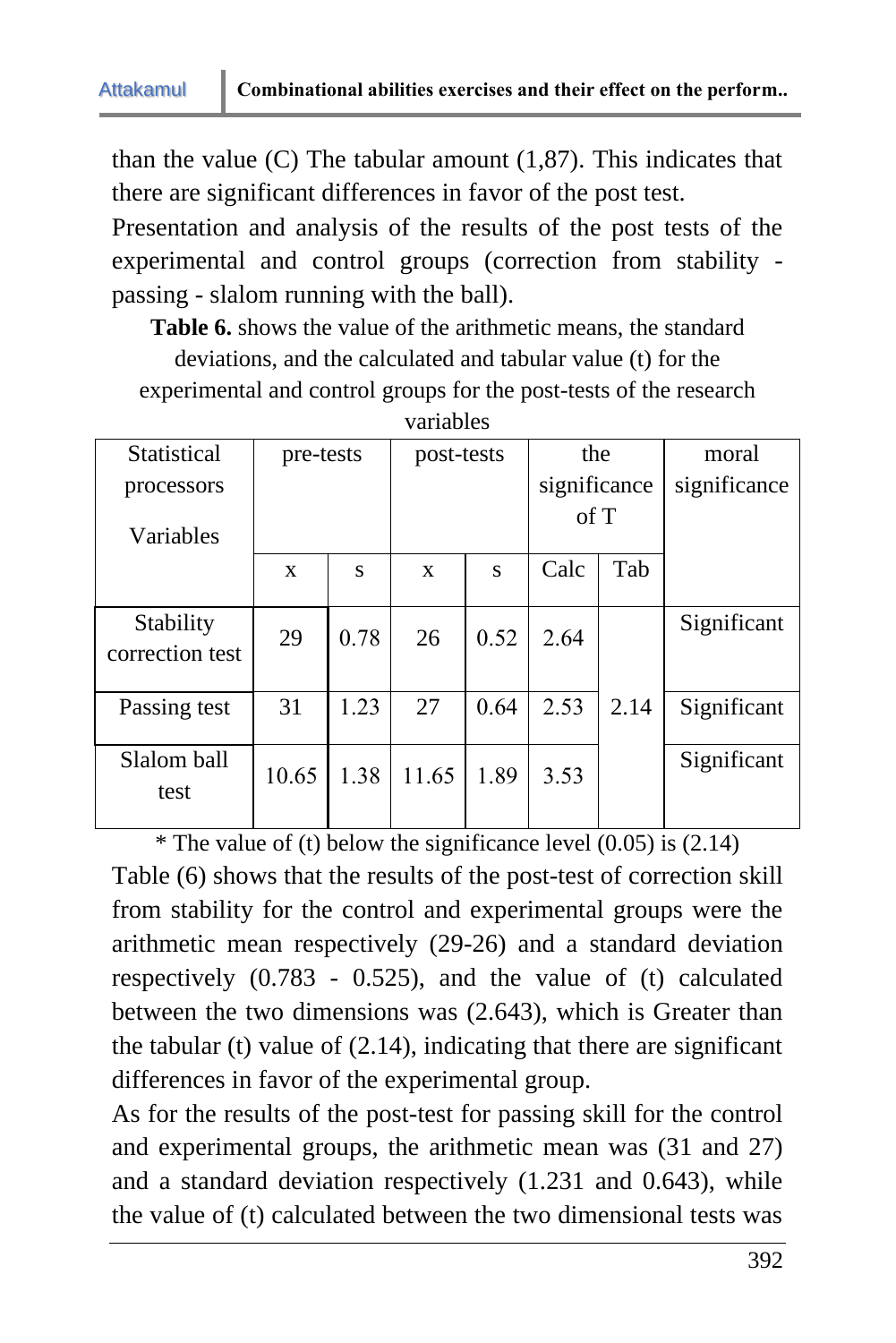(2.535), which is greater than the value of (t) tabular. The amount (2.14) indicates the presence of significant differences in favor of the experimental group.

As for the results of the post test of the skill of slalom running with the ball for the control and experimental groups, the arithmetic mean was respectively (10.656 and 11.655) and a standard deviation respectively (1.389 and 1.898), and the value of (t) computed between the two post tests was (3.532), which is greater than the value of (t Table (2.14), which indicates that there are significant differences in favor of the experimental group.

Discussing the results of the pre and post tests of the experimental and control groups for basic motor skills in handball: Through the results shown in tables (5,6), we find that the value of (t) calculated in all skill tests was greater than the value of (t) tabular, and this means that the significant difference In the interest of the post-tests of the two groups of research according to what was stated in the first hypothesis of the study, the researcher attributes this to several reasons, the most important of which are: The effectiveness of exercises and tests in a scientific manner and consistent with the level of the sample members and based on the basis of correct practice, so training and practice on a specific skill within a kinetic duty leads to an increase in experience To the effectiveness of the exercises prepared for the harmonic abilities, which had a large and positive effect for the members of the experimental group more than the control group members who applied the traditional approach.

Discussing the results of the post tests of the experimental and control groups for basic motor skills in handball: Through the results shown in Table (7), we find that the value of (t) calculated in all skill tests was greater than the value of (T)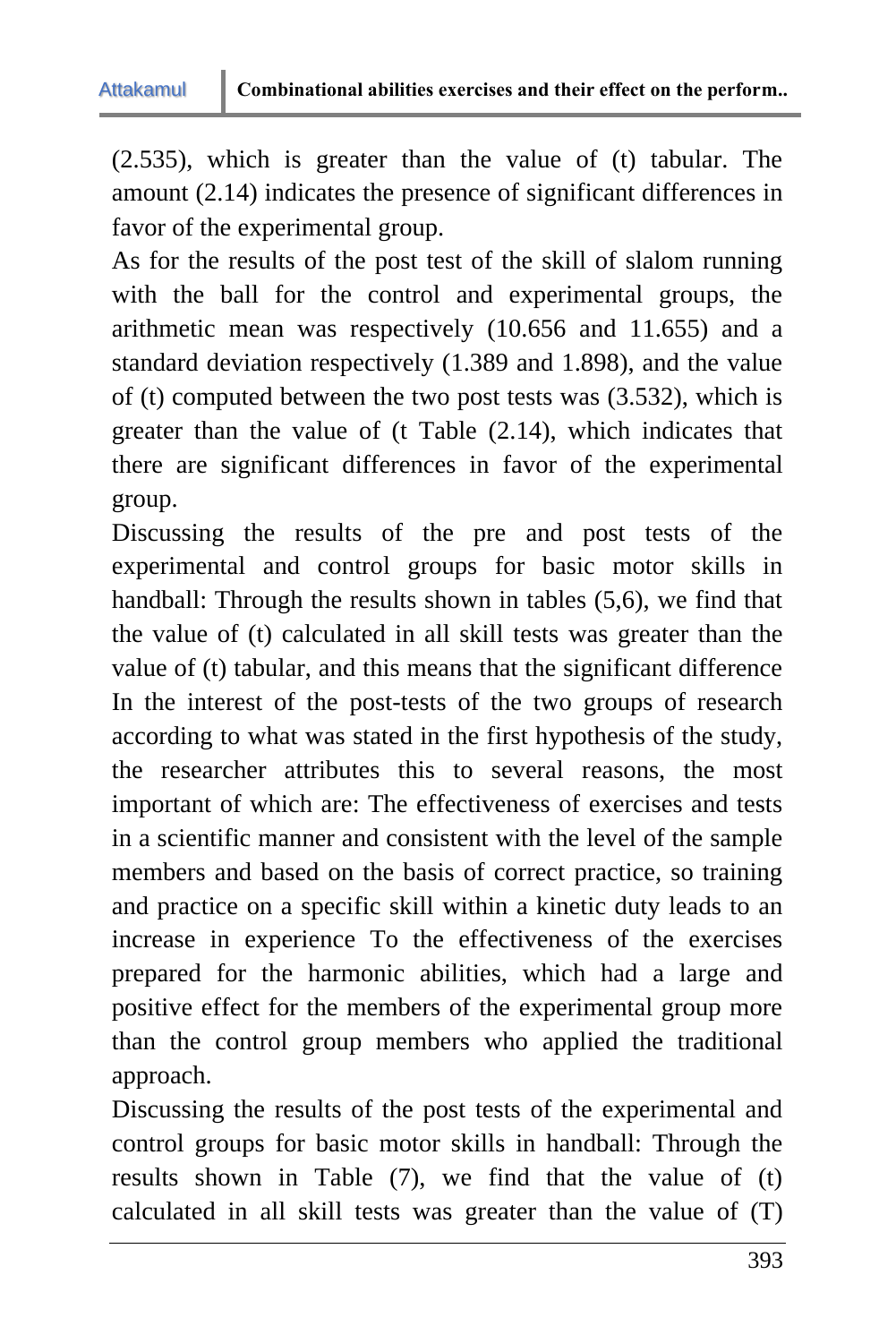tabular, and this means that the significant difference is in favor of the experimental group The researcher attributes this to several reasons, including: The researcher attributes the reason for the superiority of the experimental group over the control group is the use of mental perception that led to the learners acquiring the initial form of skill, and it must be noted that the skill exercises for the combinational abilities that the researcher followed in a scientifically codified manner and the emphasis on the correct technique And the movements of the players, which led to correcting the errors present during the performance and calendar, which affected the flow of performance by emphasizing in the training units the areas of high difficulty during the performance and choosing the exercises that are consistent with the nature of the performance with the general shape.

# **4. CONCLUSION**

In light of the research results, the researcher reached the following conclusions:

1- Combinational abilities exercises have an effective effect on the skill variables involved in the study for the members of the experimental group.

2- The experimental group outperformed the control group in performing some basic skills in handball.

Recommendations and future suggestions:

1- Conducting research and studies similar to the current study on other activities and games.

2- Using special exercises for harmonic abilities for different age groups.

# **5. Bibliography List:**

1- Walf droge .free radicalism physiological control of function American physiological society. 2002